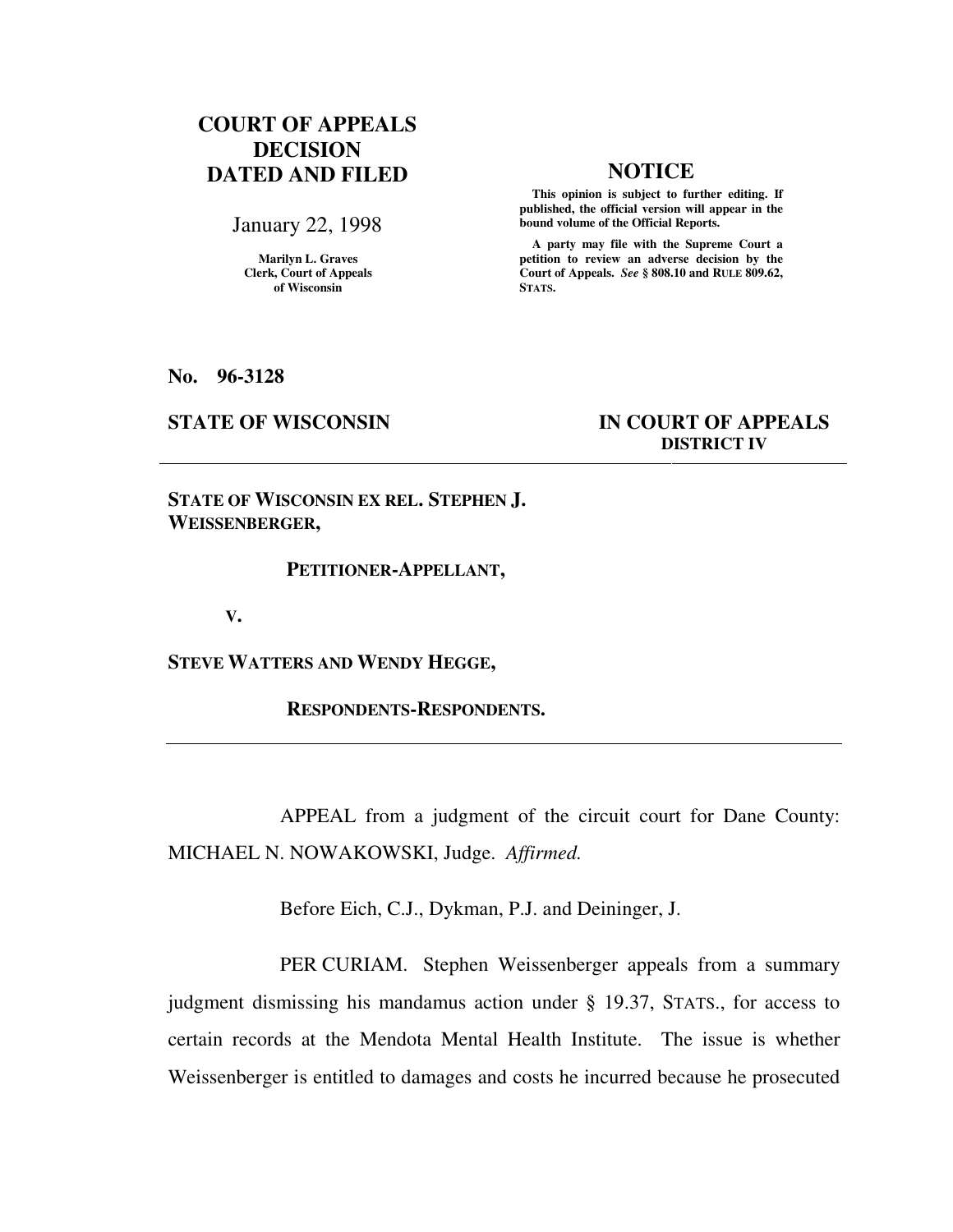an open records mandamus action. We affirm the judgment because Weissenberger has failed to show a causal nexus between his mandamus action and respondent's release of the requested records, and thus no genuine issue of material fact exists.

Weissenberger alleges that he submitted an open records request to Steve Watters, the director of Mendota, on January 31, 1996, inquiring about any records relating to policies or procedures on patients' personal computers. Receiving no response, Weissenberger wrote to Wendy Hegge, the patient rights facilitator at Mendota, on February 20, 1996, enclosing his prior request.<sup>1</sup> On March 18, 1996, Weissenberger commenced a mandamus action under the Wisconsin open records law to obtain the records. *See* § 19.37, STATS. On April 15, 1996, Hegge responded to Weissenberger's request and offered to release the records. On May 10, 1996, respondents were served with an alternative writ of mandamus.

Both parties sought summary judgment. The trial court concluded that Hegge's response was timely, the delay was not unreasonable, and the release of the records was not prompted by the mandamus action. The trial court granted respondents' motion for summary judgment and dismissed the action. Weissenberger appeals.

A party seeking damages and costs under the open records law must show that the mandamus action could reasonably be regarded as necessary to obtain the records and that there was a causal nexus between prosecution of the

j

<sup>&</sup>lt;sup>1</sup> Watters and Hegge characterize Weissenberger's February 20, 1996, correspondence to Hegge as an open records request. Weissenberger characterizes the correspondence as "a mere reminder." These different characterizations are immaterial to our decision.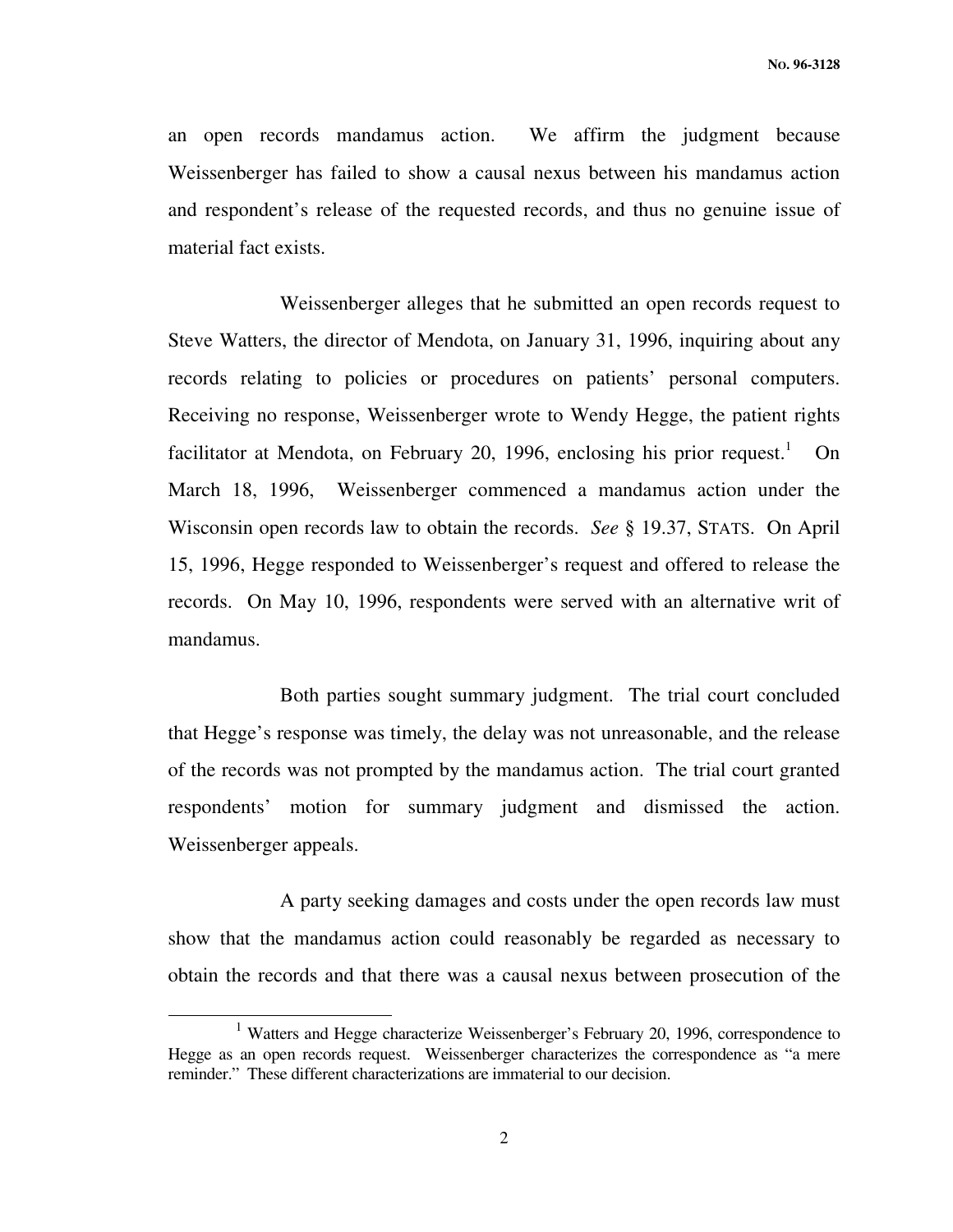mandamus action and release of the records. *See State ex rel. Vaughan v. Faust*, 143 Wis.2d 868, 871, 422 N.W.2d 898, 899 (Ct. App. 1988) (construing § 19.37, STATS.).

The application of § 19.37, STATS., to undisputed facts is a question of law and appropriate for summary judgment. *Fore Way Express, Inc. v. Bast,*  178 Wis.2d 693, 701, 505 N.W.2d 408, 412 (Ct. App. 1993). When we review a summary judgment, we independently apply the same methodology as the trial court. *See, e.g., Johnson v. Minnesota Mut. Life Ins. Co.*, 151 Wis.2d 741, 744, 445 N.W.2d 736, 736 (Ct. App. 1989); *In re Cherokee Park Plat*, 113 Wis.2d 112, 116, 334 N.W.2d 580, 582-83 (Ct. App. 1983). Standard summary judgment methodology is described in *Cherokee Park Plat*. *Id*.

We first examine Weissenberger's petition to determine whether he has stated a claim under the open records law. *See* §§ 19.35 and 19.37, STATS. In their return, Watters and Hegge deny receiving the January 31, 1996, request, and acknowledge receiving the February 20, 1996, request. Weissenberger does not dispute that denial. Consequently, Weissenberger has alleged a prima facie open records claim as to the February 20, 1996, request. *See* § 19.37, STATS.

Hegge responded to Weissenberger's February 20, 1996, request on April 15, 1996. Although Weissenberger's mandamus action was filed on March 18, 1996, nothing indicates that respondents were aware of that action until they were served with the alternative writ of mandamus on May 10, 1996.

We conclude that Weissenberger has not raised an issue of material fact to demonstrate that respondents were aware of his mandamus action until after they responded to his request. Because nothing in the record demonstrates that release of the records was prompted by the mandamus action, we conclude that